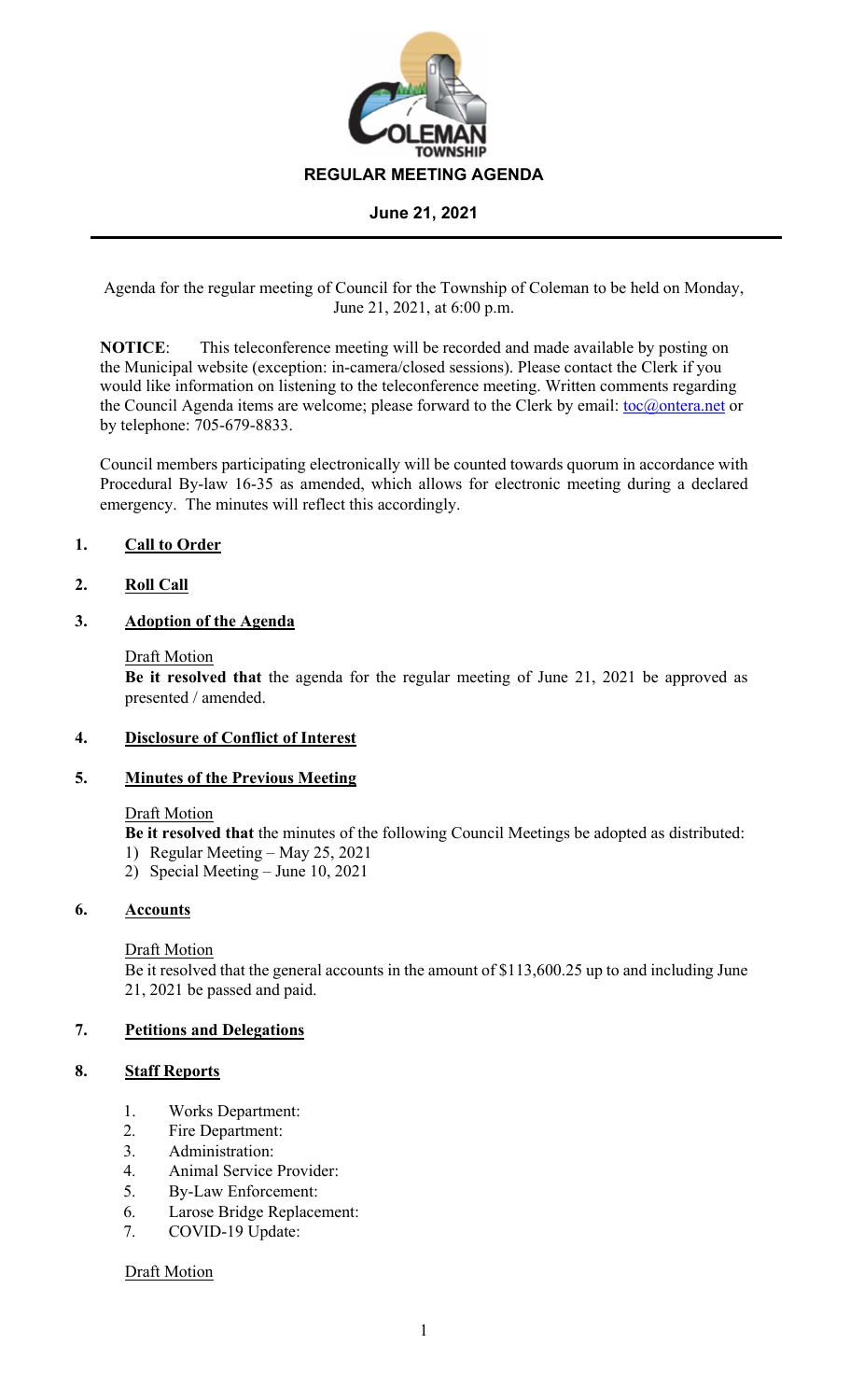

Be it resolved that the Staff Reports be noted and listed in the minutes of this meeting.

#### **9. By-laws**

9.1. By-law No. 21-20, being a by-law to amend By-law No. 06-01 (374060 Highway 11 B – Agoston).

#### Draft Motion

**Be it resolved that** By-law No. 21-20, being a by-law to amend By-law No. 06-01  $(374060$  Highway 11 B – Agoston) be read a first and second time.

#### Draft Motion

**Be it resolved that** By-law No. 21-20, being a by-law to amend By-law No. 06-01 (374060 Highway 11 B – Agoston) be read a third and final time and be passed and enacted.

9.2. Budget By-law No. 21-25.

#### Draft Motion

**Be it resolved that** By-Law No. 21-25 being a by-law to adopt the 2021 Municipal Budget for the Township of Coleman be read a first and second time.

#### Draft Motion

**Be it resolved that** By-Law No. 21-25 be read a third and final time and be passed and enacted.

9.3. Tax Rate By-law No. 21-26.

#### Draft Motion

**Be it resolved that** By-law No. 21-26, being a By-law to provide for the adoption of tax rates, and to further provide for penalty and interest in default of payment thereof for 2020 to adopt the current estimates for the year 2020, and set a cut-off date for the frozen assessment listing be read a first and second time.

#### Draft Motion

**Be it resolved that** By-law No. 21-26, being a By-law to provide for the adoption of tax rates, and to further provide for penalty and interest in default of payment thereof for 2020 to adopt the current estimates for the year 2020, and set a cut-off date for the frozen assessment listing be read a third and final time and be passed and enacted.

#### **10. Business Arising from the Minutes**

#### **11. New Business**

- 11.1. Conferences:
- 11.2. Motions:
	- 11.2.1. Surplus Municipal Properties Portage Bay Road.
	- 11.2.2. Donation to the Cobalt Mining Museum in memory of Albert Chitaroni.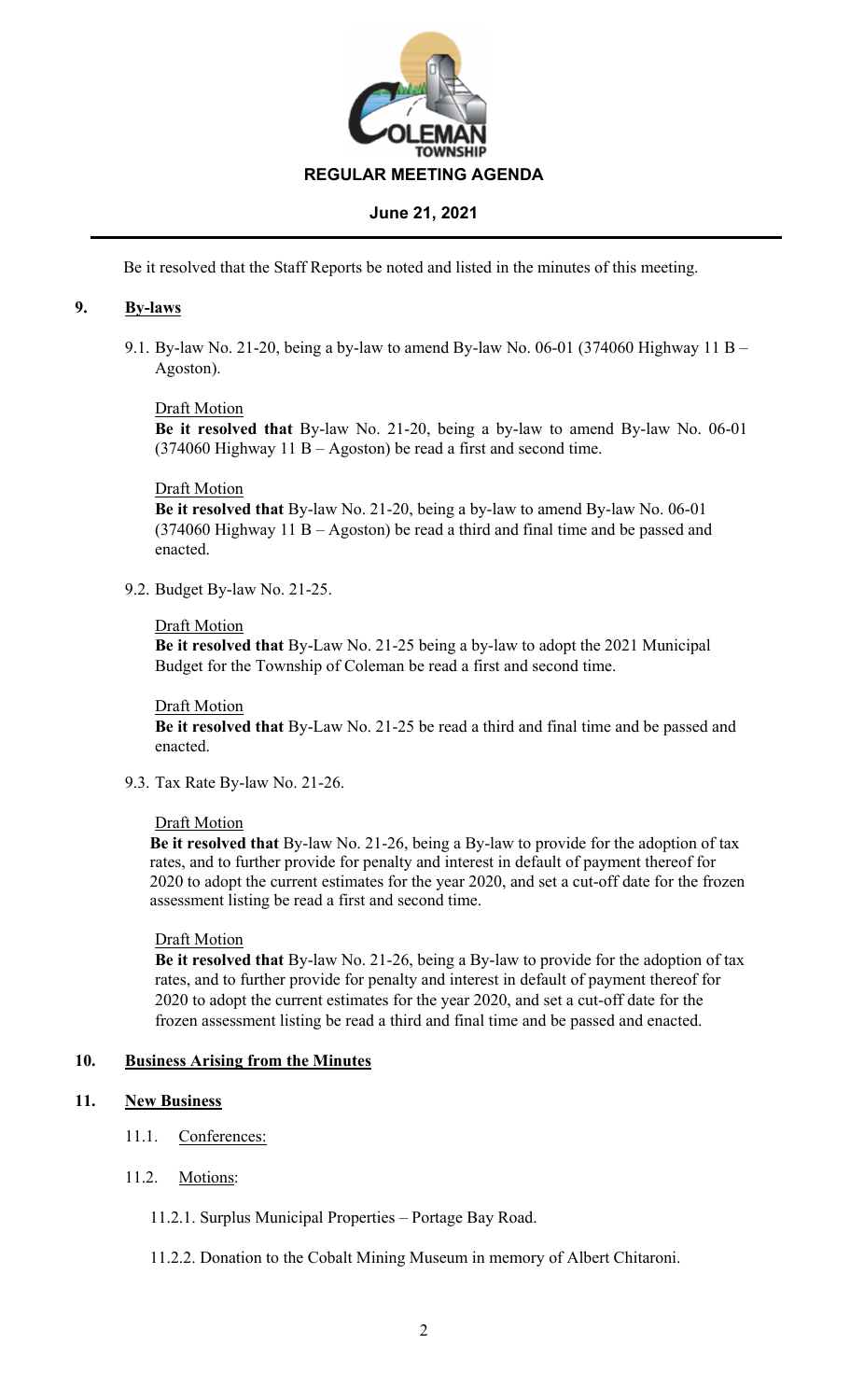

- 11.2.3. Cobalt Historical Society request for donation.
- 11.2.4. Temiskaming Speaker 3rd Quarter Projects.
- 11.2.5. Summer Meeting Schedule.
- 11.2.6. North Wood Fuel.
- 11.2.7. Vivian Hylands Art Tour Project request for assistance to move Plaque and Bench.

# **12. Committee Reports**

12.1 Public Works

# 12.2 Finance<br>12.3 Governn

- 12.3 Government Liaison, TeMAG and TMA
- 12.4 Tourism & Recreation

# **13. Correspondence**

| <b>Item</b><br>No. | <b>Received</b><br><b>Date</b> | Originator                    | <b>Subject</b>                         |  |
|--------------------|--------------------------------|-------------------------------|----------------------------------------|--|
|                    |                                | Association of Municipalities | Stay at Home Orders to Expire          |  |
| 13.1               | June 1                         | of Ontario                    | Tomorrow with COVID-19                 |  |
|                    |                                |                               | Restrictions Still in Place            |  |
|                    |                                | Temiskaming Shores and        | <b>Ontario Maintains COVID-19</b>      |  |
| 13.2               | June 2                         | Area Chamber of Commerce      | Restrictions as Stay-at-Home Order     |  |
|                    |                                |                               | Expires                                |  |
| 13.3               | May 26                         | $E4M - Integrity$             | Annual IC Report (2020)                |  |
|                    |                                | Commissioner's Office         |                                        |  |
|                    |                                | <b>FONOM</b>                  | Media Release - Final Regulation to    |  |
| 13.4               | June 3                         |                               | Transition Blue Box Program to         |  |
|                    |                                |                               | Producers                              |  |
| 13.5               | June 11                        | Municipality of Hastings      | Support for 988 a 3-digit suicide and  |  |
|                    |                                | Highlands                     | crisis prevention hotline              |  |
| 13.6               | June 1                         | Township of Huron-Kinloss     | Support for Archipelago resolution re: |  |
|                    |                                |                               | <b>Invasive Phragmites</b>             |  |
|                    | June 16                        | Township of James             | Support for Town of Englehart          |  |
| 13.7               |                                |                               | resolution regarding Use of Reserves   |  |
|                    |                                |                               | to refund an overpayment               |  |
|                    | June 2                         | Ministry of Municipal Affairs | Extension of Orders under the          |  |
| 13.8               |                                | and Housing                   | <b>Emergency Management and Civil</b>  |  |
|                    |                                |                               | Protection Act (EMCPA)                 |  |
| 13.9               | June 14                        | Ministry of Municipal Affairs | Entering Step One of the Roadmap to    |  |
|                    |                                | and Housing                   | Reopen                                 |  |
|                    | June 17                        | <b>Municipal Property</b>     | MPAC's Action Plan to Help Keep        |  |
|                    |                                | <b>Assessment Corporation</b> | Property Inventory Updated             |  |
| 13.10              | June 11                        | City of St. Catharines        | Lyme Disease Awareness Month           |  |
| 13.11              | June 4                         | Timiskaming Health Unit       | THU - 2020 Financial Statements        |  |
| 13.12              | June 1                         | Timiskaming Health Unit       | <b>Ontario Maintains COVID-19</b>      |  |
|                    |                                |                               | Restrictions as Stay-at-Home Order is  |  |
|                    |                                |                               | Set to Expire                          |  |
| 13.13              | June 8                         | Timiskaming Health Unit       | Business Letter Reopening Step 1       |  |
| 13.14              | June 1                         | Town of Halton Hills          | Elimination of LPAT                    |  |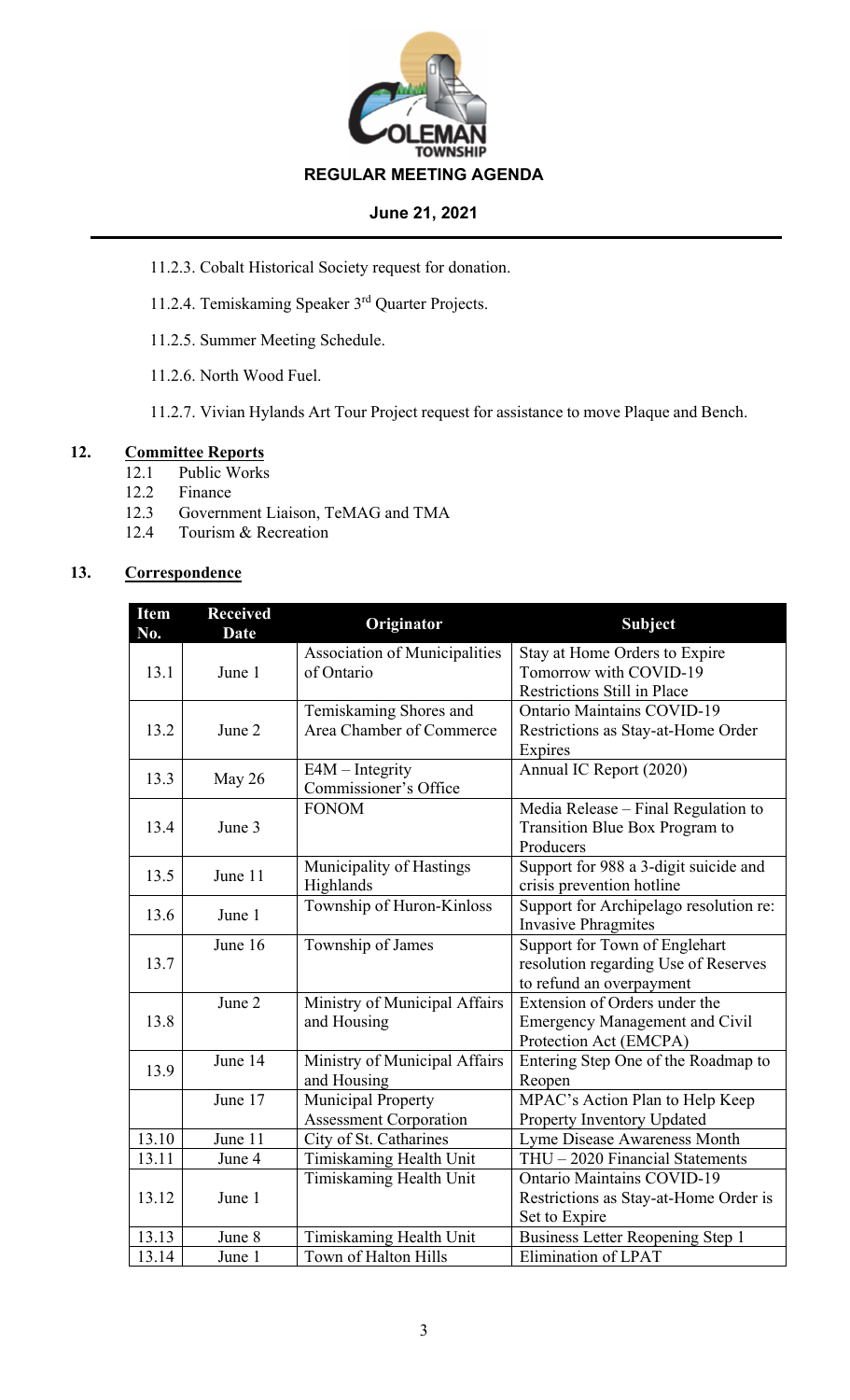

|       |           | Town of Gore Bay         | Support for Resolution from South       |
|-------|-----------|--------------------------|-----------------------------------------|
| 13.15 | June 8    |                          | Bruce regarding Lottery Licences for    |
|       |           |                          | <b>Small Organizations</b>              |
|       |           | Township of Scugog       | Support for Letter from Fort Erie       |
| 13.16 | June $10$ |                          | regarding Capital Gains Tax on          |
|       |           |                          | <b>Primary Residences</b>               |
|       |           | Township of Archipelago  | Bill 279 – Environmental Protection     |
| 13.17 | May 21    |                          | Act (Microplastics Filters for Washing  |
|       |           |                          | Machines), 2021                         |
| 13.18 | May 21    | Township of Archipelago  | Bill 228 – Banning Unencapsulated       |
|       |           |                          | Polystyrene Foam                        |
| 13.19 | June 7    | Township of Rideau Lakes | <b>Funding for Abandoned Cemeteries</b> |

#### Draft Motion

Be it resolved that correspondence items 13.1 to 13.19 be noted, filed and recorded in the minutes of this meeting.

#### **14. Notice of Motion** - NIL

#### **15. In camera (closed) session**

#### Draft Motion

**Whereas** Section 239(2) states that a meeting or part of a meeting may be closed to the public if the subject matter being considered is:

- b) personal matters about an identifiable individual, including a municipal employee;
- d) labour relations or employee negotiations;
- c) a proposed or pending acquisition or disposition of land by the municipality;
- f) advice that is subject to solicitor-client privilege, including communications necessary for that purpose;

**Be it resolved that** Council agrees to convene in closed session at \_\_\_\_\_\_\_\_ p.m. to discuss the following matters:

- 1. HR Update
- 2. Derelict Property.
- 3. Request to purchase Township property.
- 4. Chitaroni Litigation Update

#### Draft Motion:

**Be it resolved that** Council agrees to reconvene in open session at \_\_\_\_\_\_\_ p.m. with/without a report.

#### **16. Confirmatory By-law**

#### Draft Motion

**Be it resolved that** By-Law No. 21-27 being a By-law to confirm certain proceedings of Council be read a first and second time.

#### Draft Motion

**Be it resolved that** By-Law No. 21-27 being a By-law to confirm certain proceedings of Council be read a third and final time and be passed and enacted.